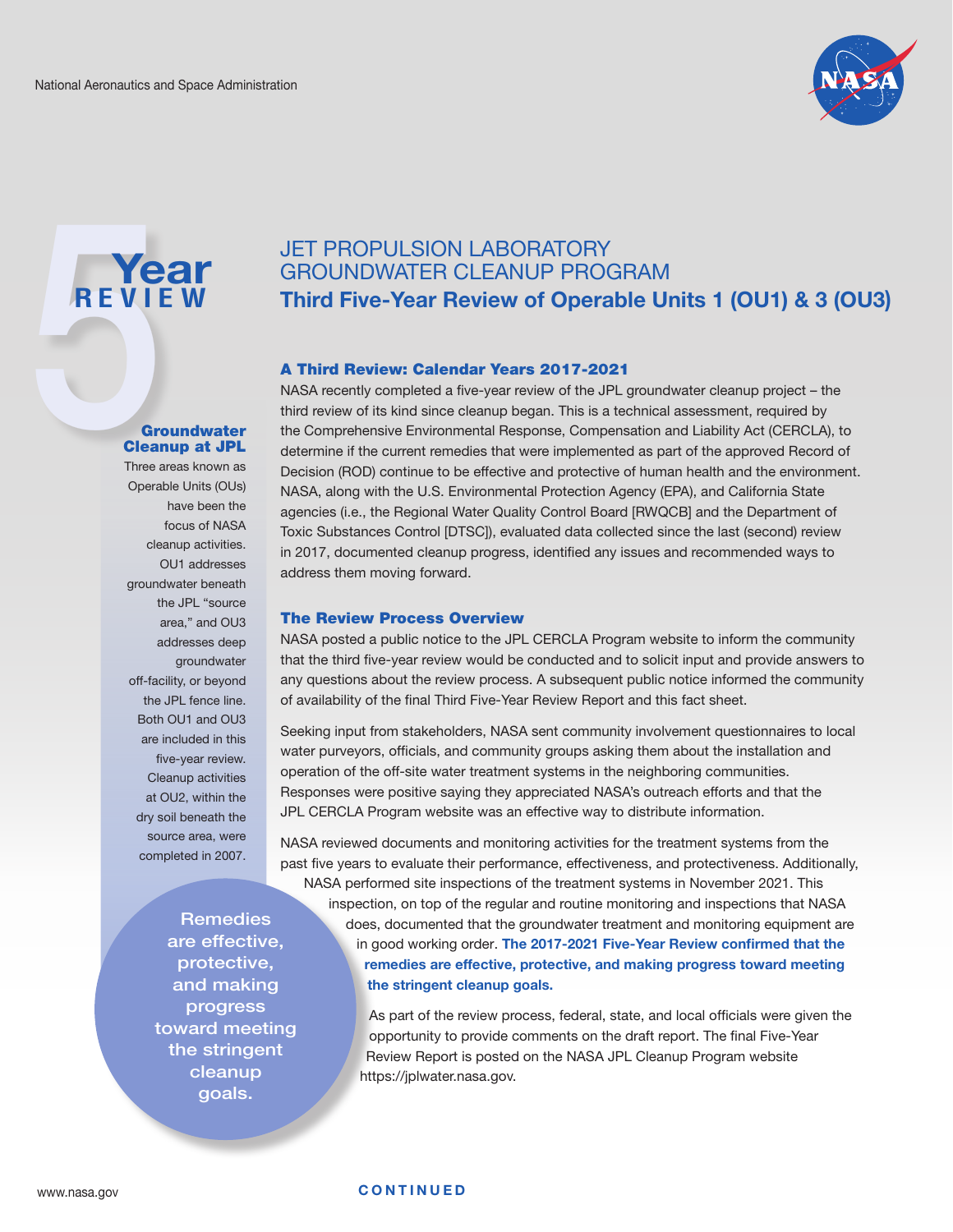

## An Update on Cleanup Activities

In February 2018, shortly after the second five-year review was completed, a Record of Decision (ROD) for OU1 and OU3 was approved by federal and state government agencies as the best approach to reaching the cleanup goals and to maintaining protection of human health and the environment. This enabled NASA to continue with ongoing groundwater extraction, treatment, and reinjection at OU1 and to continue operation and maintenance of the NASA-funded treatment systems owned by Pasadena Water and Power (PWP) and the Lincoln Avenue Water Company (LAWC) both located in OU3. NASA would also continue groundwater monitoring in OU1 and OU3 and beginning in 2019 implement Institutional Controls (ICs). NASA prepared the Institutional Control Remedial Design for OU1 and OU3 in April 2019 that outlined communication and coordination with state and local officials. ICs help ensure any new well activity within the Monk Hill Subarea and/or rainwater recapture projects within the JPL facility are properly evaluated to determine if there is a potential impact to the NASA's cleanup program that could result in exposure to VOCs and perchlorate.

In the past five years, NASA has successfully continued safe and effective groundwater cleanup activities. At the same time, NASA has made improvements to treatment systems that enhance operations all the while meeting the challenges of pandemic-related safety requirements and responding to impacts from the ongoing drought in Southern California.

# OU1

The five-year review demonstrates that the source area treatment system is operating as designed to meet the cleanup goals. NASA heeded the recommendation made in the previous five-year review to better address the perchlorate levels in the vicinity of monitoring well MW-13 in OU1.

In the past five years, NASA has continued safe & effective groundwater cleanup activities.

NASA installed a new groundwater extraction well (EW-4), which began operating as part of the source area treatment system in January 2020 and perchlorate concentrations in MW-13 subsequently decreased. Due to low water levels associated with the drought, MW-13 has not been sampled since mid-2020. NASA is continuing to evaluate the impact of EW-4 as part of the source area treatment system.

**Importantly, the overall perchlorate concentrations coming into the OU1 treatment system have decreased significantly since operation began 11 years ago.** In addition to installing

the new EW-4, NASA made further enhancements in 2021 by replacing the fluidized bed reactor (FBR) system with a new, fully automated ion exchange system. Ion exchange is a proven, more cost-effective method to achieve removal at the existing lower perchlorate levels.

With these improvements in place, a total volume of 1,683 acre-feet of water was extracted and treated by the OU1 treatment system to remove 250 lbs. of perchlorate over the past five years. A liquid-phase granular activated carbon (LGAC) system has removed 4.2 lbs. of VOCs from groundwater during that same period. Removing these chemicals at the source area means that they will not migrate to OU3, thus reducing the timeframe needed for operation of the LAWC and PWP treatment systems.



NASA's OU1 source area groundwater treatment system at JPL.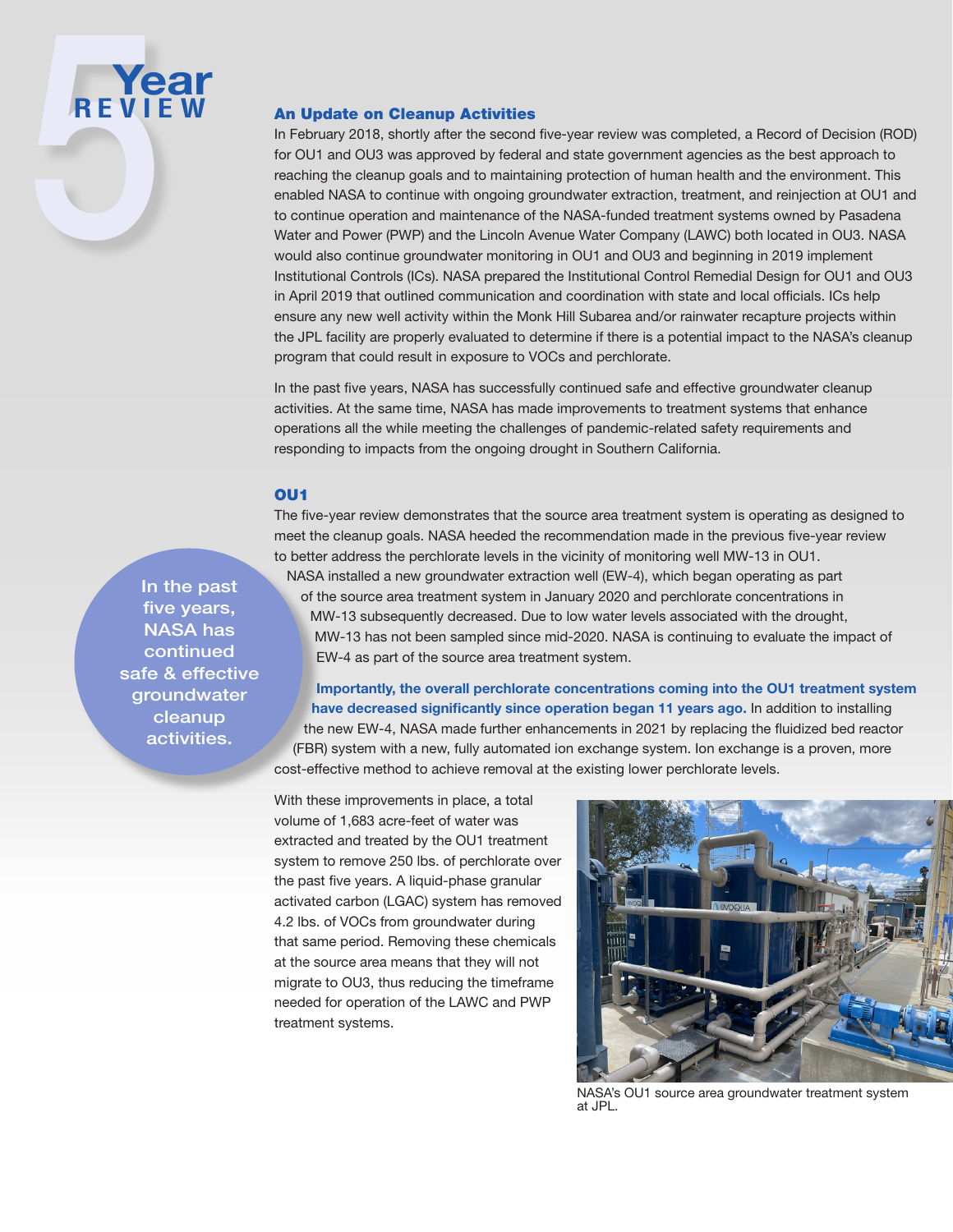

## OU3

The Monk Hill Treatment System (MHTS) consists of four City of Pasadena drinking water wells in the Arroyo Seco and a groundwater treatment system located on Windsor Avenue in Pasadena. The Lincoln Avenue Water Company (LAWC) treatment system in Altadena consists of three drinking water wells since a third NASA-funded well was put into operation in late 2017. These treatment systems continue to prove effective



Ion exchange vessels and associated piping removes perchlorate from extracted groundwater.

**Groundwater** treated at NASA-funded systems can be used for drinking water.

in removing perchlorate from groundwater using ion exchange systems and removing VOCs using LGAC systems.

Effective operation of the MHTS prevailed over the past five years with a total of 12,634-acre feet of groundwater being extracted and treated removing approximately 310 lbs. of perchlorate and nearly 90 lbs. of VOCs. At LAWC, the total volume of 8,648 acre-feet of groundwater was extracted removing 302 lbs. of perchlorate and 90 lbs. of VOCs. **Together, the two off-site OU3 treatment systems are performing effectively, preventing migration of the chemicals originating from** 

**JPL, and allowing beneficial use of the groundwater whereby the treated water is disinfected and used by Pasadena and LAWC for drinking water.**

#### Groundwater Monitoring Shows Remedies are Effective and Protective

NASA's 25 monitoring wells on and in the vicinity of JPL demonstrate that the treatment systems in place continue to be effective in removing perchlorate and VOCs from groundwater. Quarterly monitoring reports are posted to the JPL CERCLA Program website.

In addition to the primary chemicals included in the ROD, there are some other so-called emerging compounds being evaluated as part of the LAWC and Pasadena drinking water treatment systems. One compound, 1,2,3-trichloropropane (1,2,3-TCP) was highlighted by the City of Pasadena as a concern due to the State of California having established a safe drinking water standard since the last five-year review was conducted. The standard, also known as the maximum contaminant level (MCL) is 5 parts per trillion (ppt). NASA has analyzed samples for 1,2,3-TCP from select JPL wells since 2003. **The compound has never been detected in MHTS or LAWC wells at levels above the new drinking standard**. NASA will continue monitoring for 1,2,3-TCP as part of annual monitoring of wells upgradient of MHTS, and NASA will assess all monitoring wells at JPL (see recommendations in Summary section, page 4).

NASA annually monitors two other emerging compounds from select JPL wells. Detections of the compound known as NDMA have been below the State of California's notification level of 10 ppt in all wells. The compound 1,4-dioxane was detected just above the State's notification level of 1 part per billion (ppb) in a few JPL monitoring wells. In the past five years, all samples from the MHTS and LAWC wells were below the State's notification level for 1,4-dioxane. **Based on the results from monitoring wells and drinking water production wells, no further action is necessary at this time. NASA will continue to monitor these compounds.**

In addition to the efforts described above, NASA is proactively evaluating facilities across the U.S., including JPL for the presence of per- and polyfluoroalkyl substances (PFAS). NASA prepared a Preliminary Assessment (PA) Report in 2021 to identify past or present activities that may have resulted in a release of PFAS to the environment and follow-up investigations are planned (see recommendations in Summary section, page 4). **PFAS have not been detected above State notification levels in the MHTS or LAWC wells.**